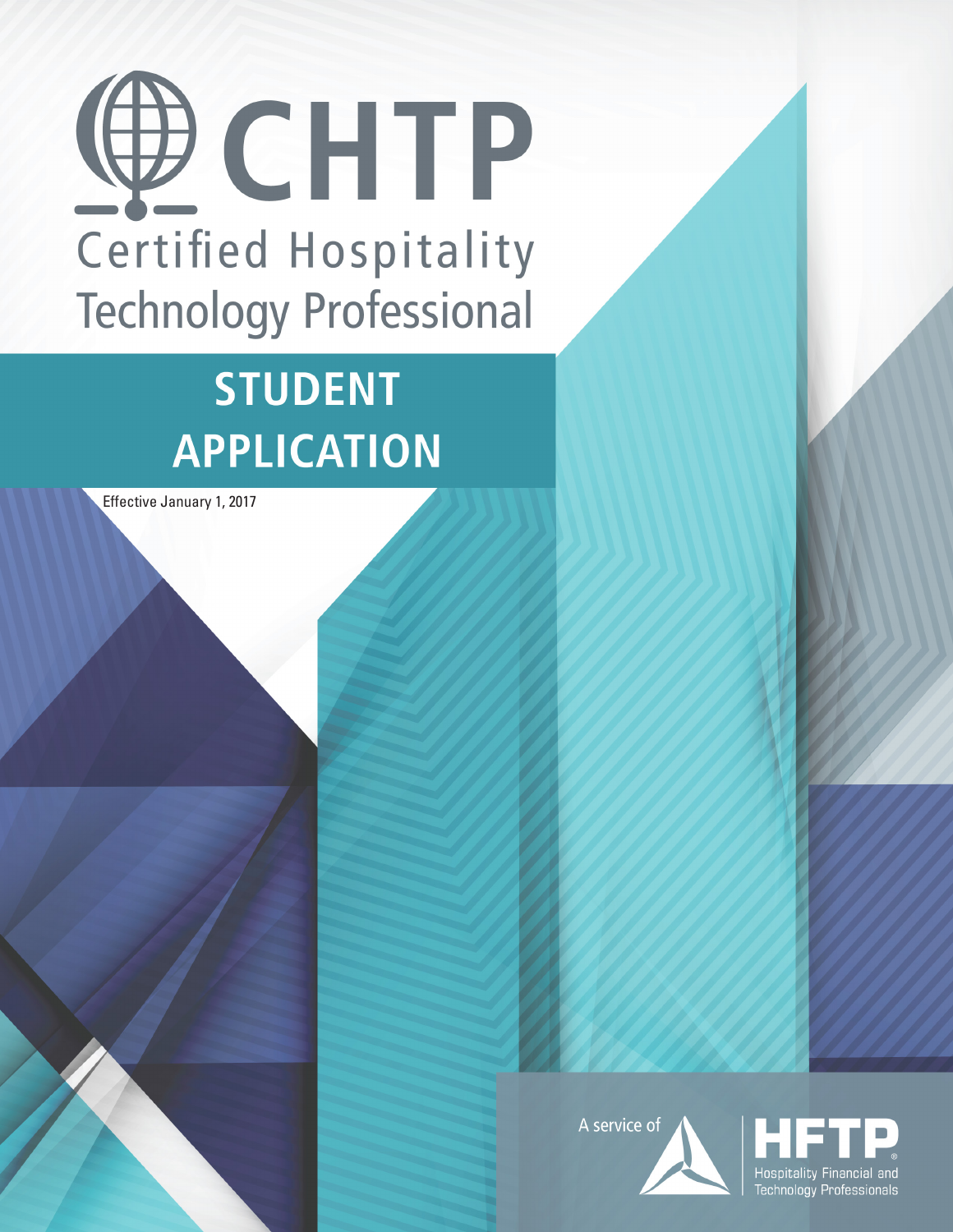

# **CHTP Certification Program Student Application for Examination**

Form T-1 Effective January 1, 2017

Applicant Name (first, middle, last) **Preferred Mailing Address** (street, city, state, zip, country) \_\_\_\_\_\_\_\_\_\_\_\_\_\_\_\_\_ **Phone \_\_\_\_\_\_\_\_\_\_\_\_\_\_\_\_\_\_\_\_\_\_\_\_\_\_\_\_\_\_\_\_\_\_\_\_\_\_\_\_\_\_\_\_\_\_\_\_\_\_\_ E-mail \_\_\_\_\_\_\_\_\_\_\_\_\_\_\_\_\_\_\_\_\_\_\_\_\_\_\_\_\_\_\_\_\_\_\_\_\_\_\_\_ HFTP Student Member Number and Chapter Affiliation** (if known) \_\_\_\_\_\_\_\_\_\_\_\_\_\_\_\_\_\_ **1. Summary of Education (transcripts required)** A student candidate must be a senior level student with a minimum of 90 semester hours of education or a senior who is within 30 semester hours from graduation as certified by the college that they are attending. A transcript of college/university credits must be mailed directly to the Certification Administrator by the college/university. Grades of "C" or better will be accepted for credit. College/University Attending Semester Hours Completed \_\_\_\_\_\_\_\_\_\_\_\_\_\_\_\_\_\_\_\_\_\_\_\_\_\_\_\_\_\_\_\_\_\_\_\_\_\_\_\_\_\_\_\_\_\_ \_\_\_\_\_\_\_\_\_\_\_\_\_\_\_\_\_\_\_\_\_ \_\_\_\_\_\_\_\_\_\_\_\_\_\_\_\_\_\_\_\_\_\_\_\_\_\_\_\_\_\_\_\_\_\_\_\_\_\_\_\_\_\_\_\_\_\_ \_\_\_\_\_\_\_\_\_\_\_\_\_\_\_\_\_\_\_\_\_ \_\_\_\_\_\_\_\_\_\_\_\_\_\_\_\_\_\_\_\_\_\_\_\_\_\_\_\_\_\_\_\_\_\_\_\_\_\_\_\_\_\_\_\_\_\_ \_\_\_\_\_\_\_\_\_\_\_\_\_\_\_\_\_\_\_\_\_ Total Semester Hours (90 minimum) \_\_\_\_\_\_\_\_\_\_\_\_\_\_\_\_\_\_\_\_\_ **2. Letters of Recommendation Attached (two required)** Two letters of recommendation must be submitted. One from the applicant's current employer and the other from a college faculty member both of whom are able to evaluate the applicant's potential for success in the hospitality industry. If the applicant does not have a current employer, a second letter from a different college faculty member may be substituted for the second letter. a. Name \_\_\_\_\_\_\_\_\_\_\_\_\_\_\_\_\_\_\_\_\_\_\_\_\_\_\_\_\_\_\_\_\_\_\_\_\_\_\_\_\_\_\_\_\_\_\_\_\_\_\_\_\_ Phone \_\_\_\_\_\_\_\_\_\_\_\_\_\_\_\_\_\_\_\_\_\_\_\_\_\_\_\_\_\_\_\_ b. Name **Phone 3. Examination Fee** This application must be accompanied by a check, money order made payable to HFTP or by credit card to cover the online exam fee. For HFTP student members the total cost is \$100 U.S. If paying by credit card, please fill out the following information: ❑ Visa ❑ MasterCard ❑ AMEX CC No. \_\_\_\_\_\_\_\_\_\_\_\_\_\_\_\_\_\_\_\_\_\_\_\_\_\_\_\_\_\_\_ Exp. Date\_\_\_\_\_\_\_\_\_\_\_\_\_\_\_\_ Name on Card \_\_\_\_\_\_\_\_\_\_\_\_\_\_\_\_\_\_\_\_\_\_\_\_\_\_\_\_\_\_\_ Signature \_\_\_\_\_\_\_\_\_\_\_\_\_\_\_\_\_\_\_\_\_\_\_\_\_\_\_\_\_\_\_\_ Date\_\_\_\_\_\_\_\_\_\_\_ **4. Exam Site**  $\Box$  I am currently planning to sit for the CHTP exam in (location) on (date) on (date)  $\Box$ ❑ I am undecided on an exam date at this time. I will notify HFTP in writing when I have decided on an exam date and location. **5. Special Services** ❑ Please check here if you require special accommodations to fully participate. Attach a written description of needs. **6. Certification Statement** Applicant: I certify that I have successfully completed the requirements set forth in the CHTP Student Certification Policy. Applicant Signature \_\_\_\_\_\_\_\_\_\_\_\_\_\_\_\_\_\_\_\_\_\_\_\_\_\_\_\_\_\_\_\_\_\_\_\_\_\_\_\_\_\_\_\_ Date \_\_\_\_\_\_\_\_\_\_\_\_\_\_\_\_\_\_\_\_\_\_\_\_\_\_\_\_\_\_\_\_\_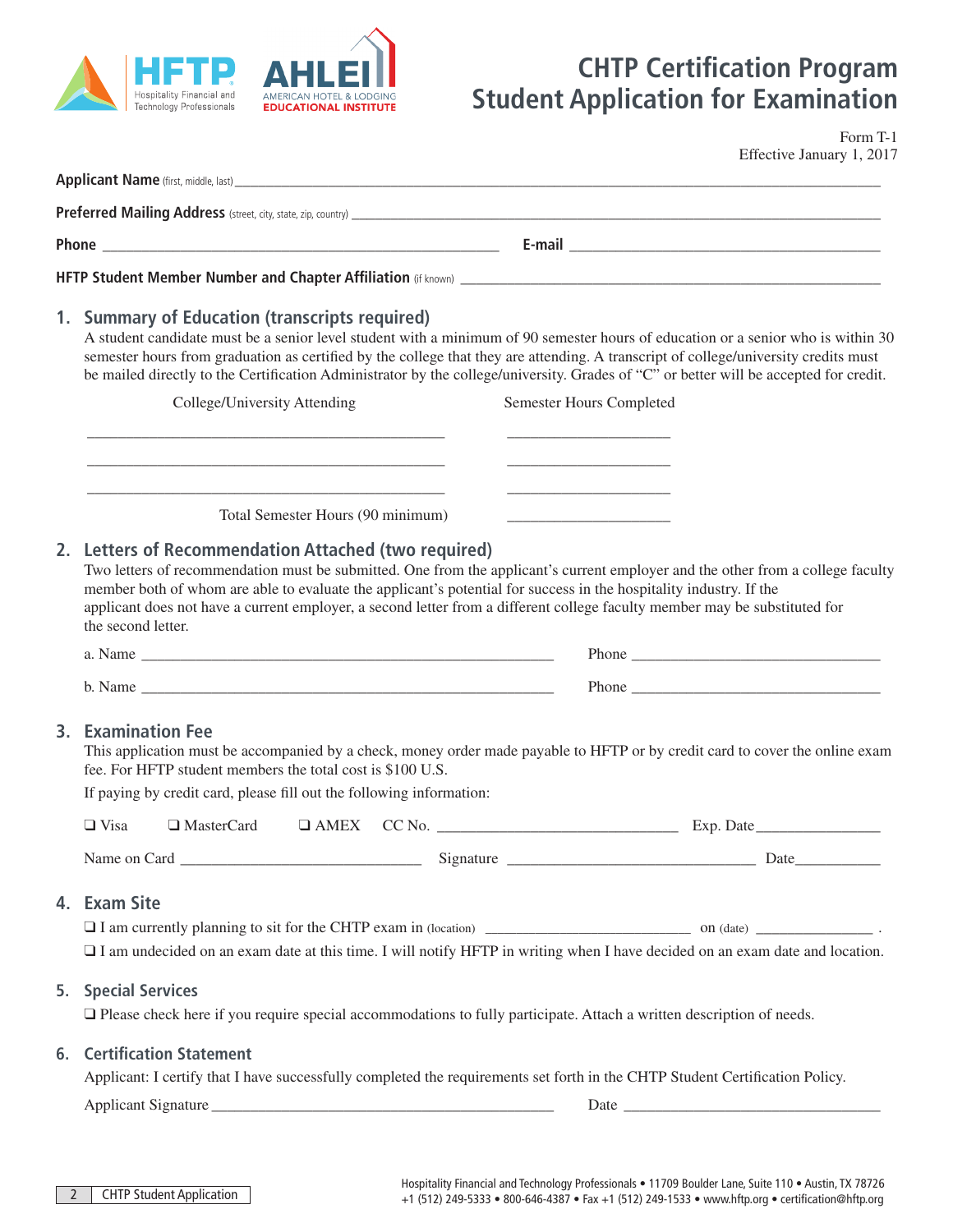

# **CHTP Certification Program Certificate of Experience**

Form T-2 Effective January 1, 2017

The use of the title or designation"CHTP" is limited to those who have successfully completed the written CHTP Certification Examination AND have acquired the minimum of 40 experience points as described in *Section 4 (2)(a)(b)* of the CHTP Student Certification Program. Experience must be attained no later than four years after the student candidate passes the examination. Once the experience is attained, each employer must mail a "Certificate of Experience" directly to the Certification Administrator.

Date Passed CHTP Exam \_\_\_\_\_\_\_\_\_\_\_\_\_\_\_\_\_\_\_\_\_\_\_\_\_\_\_\_\_\_\_\_\_\_\_\_\_\_\_\_\_\_\_\_\_\_\_\_\_\_\_\_\_\_\_\_\_\_\_\_\_\_\_\_\_\_\_\_\_\_\_\_\_\_\_\_\_\_\_\_\_\_\_\_

1.  $_{\text{(full name) has been (was) in our employment during the period (if other than full time, show)}$ number of hours per week) \_\_\_\_\_\_\_\_\_\_\_\_\_\_\_\_\_\_\_\_\_\_\_\_\_\_\_\_\_\_\_\_\_\_\_\_\_\_\_\_\_\_ .

2. The positions held during this employment were as follows:

| <b>Position Title</b> |  | <b>Time Period</b><br>$From - To$ |  |
|-----------------------|--|-----------------------------------|--|
|                       |  |                                   |  |
|                       |  |                                   |  |
|                       |  |                                   |  |

3. I certify that the CHTP applicant's responsibilities while in our employ included all the knowledge base or tasks checked below and that at least 50 percent of his/her time was spent on these duties. Each item checked is worth six points/year of experience.

Property-based applications such as: Check Here

|           | a. Telecommunications systems: The PBX, resale of both local and long distance services, vendor relationships,<br>□<br>the use of consultants, trunking options, equipment maintenance, regulatory concerns, voice mail, and other<br>voice processing equipment.                                                   |  |  |  |  |
|-----------|---------------------------------------------------------------------------------------------------------------------------------------------------------------------------------------------------------------------------------------------------------------------------------------------------------------------|--|--|--|--|
|           | ❏<br>b. Specialized systems: Knowledge of or experience with systems specific to club, casino, resort or amusement<br>operations. These systems would also include time clocks, human resource, or other management reporting.                                                                                      |  |  |  |  |
|           | c. Systems administration and operations: Basic system terminology, lodging terminology, PC function and<br>❏<br>components, networks, operating systems, application software, adequate knowledge of cabling, environmental<br>conditions and ergonomics.                                                          |  |  |  |  |
|           | d. Management: The purchasing cycle for a system, capital budgeting, abilities in leading, planning, organizing,<br>$\Box$<br>communication skills, time and project management, system documentation, and an understanding of property<br>organization, responsibilities, conflict resolution and guest relations. |  |  |  |  |
|           | e. Property based applications: Standard to the operation of a hotel, resort, club, restaurant, or casino, including<br>□<br>property management, accounting, food & beverage, interfaces, sales and marketing, and credit<br>card processing.                                                                      |  |  |  |  |
|           | Total number of items checked: $\frac{x}{x}$ $\frac{x}{y}$ Total Years of Experience $\frac{y}{x}$ = Experience Points $\frac{x}{y}$                                                                                                                                                                                |  |  |  |  |
|           | I also certify that the applicant is/was not involved in selling a technology product to the hospitality industry.<br>To be signed by general manager, officer, partner or supervisor.                                                                                                                              |  |  |  |  |
| Firm Name |                                                                                                                                                                                                                                                                                                                     |  |  |  |  |
|           |                                                                                                                                                                                                                                                                                                                     |  |  |  |  |
|           |                                                                                                                                                                                                                                                                                                                     |  |  |  |  |
|           | Signature                                                                                                                                                                                                                                                                                                           |  |  |  |  |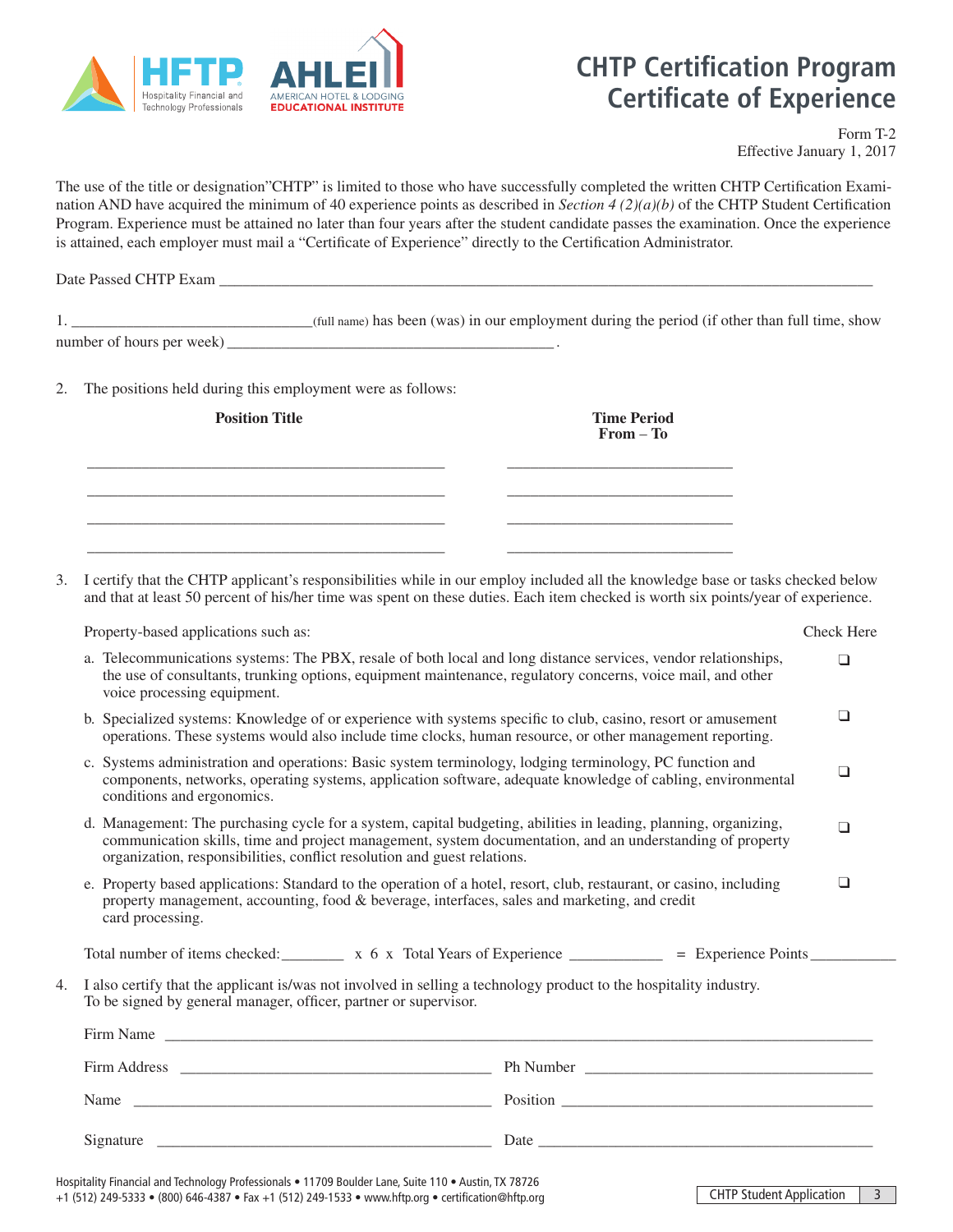# **HFTP Certification Ethics Policy**

(page 1 of 3) Effective January 1, 2017



Hospitality Financial and **Technology Professionals** 

Ethics is a personal responsibility. The Code of Ethics is not merely a guideline; rather it is a benchmark for the high standards established relative to behavior and decision making for the CHAE and CHTP certificate holders. Earning the designations identifies your competence; the Code of Ethics is the foundation for the personal and professional application of this competence.

### **Certified Hospitality Accountant Executive (CHAE)**

The Certified Hospitality Accountant Executive (CHAE) program is recognized as THE symbol of achievement in the profession of hospitality accounting. Acknowledged worldwide, CHAE certification elevates the professionalism of both the recipient and the industry by helping set standards for the field. Those who earn the CHAE designation demonstrate a high level of dedication to their profession.

## **Certified Hospitality Technology Professional (CHTP)**

The Certified Hospitality Technology Professional (CHTP) program is recognized as THE symbol of achievement and competence in hospitality information technology knowledge. Developed jointly by Hospitality Financial and Technology Professionals (HFTP) and the Educational Institute of the American Hotel and Lodging Association (AH&LA), the designation elevates the professionalism of both the recipient and the industry by helping to set standards for the field. Those who earn the CHTP designation demonstrate a higher level of dedication to their profession.

### **The CHAE and CHTP Professional Certifications:**

- Identifies you as possessing technical competency;
- Recognizes your commitment to professionalism;
- Raises colleague respect, offering you greater recognition on the job;
- Provides the opportunity for self-improvement;
- Indicates an understanding of both operation and management skills;
- Serves as a valuable career tool; and
- Raises the professionalism of your company and identifies it as being committed to hiring quality professionals.

### **Professional Characteristics**

- Becoming familiar with and abiding by the expectations, standards and rules of the designation and seeking out necessary information to interpret and apply them.
- Accepting personal responsibility for the foreseeable consequences of actions and inaction.
- Taking into account the long-term interest of the designation and its designees.
- Mastery of a particular skill, acquired by training, education and experience in the hospitality industry
- Acceptance of the responsibility to the hospitality industry to uphold the standards represented as a certified individual

### **Principles**

- **Credibility:** Is the believability of a designee's statements, actions, or source, and the ability of the observer to believe that statement.
- *Confidentiality:* Respect the confidentiality of information acquired during the course of performing professional services and do not disclose or use any such information without proper and specific authority or unless there is a legal or professional right or duty to disclose.
- **Integrity:** Be straight forward and honest in performing professional services.
- *Objectivity:* Be fair and do not allow prejudice or bias, conflict of interest or influence of others to override objectivity
- *Professional Competence:* Perform professional services with due care, competence and diligence. Recognize the continuing duty to maintain professional knowledge and skill at a level required to ensure that an employer or client receives the advantage of competent professional service based on up-to-date developments in practice, legislation and techniques.
- *Professional Behavior:* Act in a manner consistent with the good reputation of the designation and refrain from any conduct that might bring discredit to the designation.
- *Technical Standards:* Carry out professional services in accordance with the relevant technical and professional standards. Recognize the duty to carry out with care and skill, the instructions of the employer or client insofar as they are compatible with the requirements of integrity, objectivity and, where applicable, independence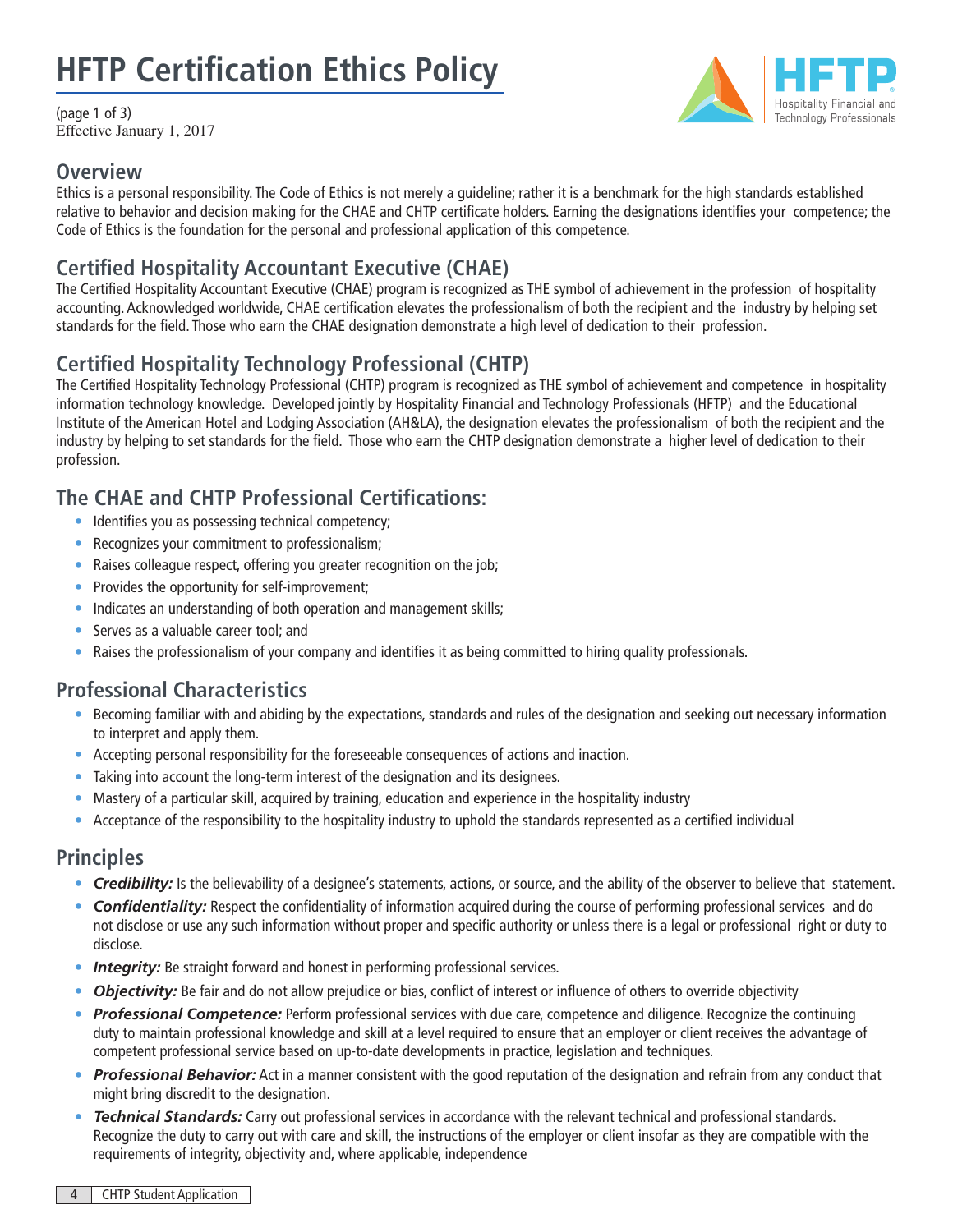# **HFTP Certification Ethics Policy**

(page 2 of 3) Effective January 1, 2017

### **Professional Conduct**

#### Personal Behavior

- 1. Actively promote and encourage the highest level of ethics within the Hospitality Financial and Technology Profession.
- 2. Conduct yourself with integrity, dignity and respect for others.
- 3. Transmit or use confidential information obtained in your professional work only for the purpose intended and not for personal gain or other advantage or to the disadvantage of others.
- 4. Adhere to the standards of conduct of your employer and any professional associations or organizations of which you are a member.

#### Professional Competence and Performance

- 1. Strive to perform the duties of your position and supervise the work of your subordinates with the highest degree of professional care.
- 2. Continually seek to increase your professional knowledge and skills to improve your service to employers, associates and fellow members.
- 3. Render opinions, observations or conclusions for official purposes only after appropriate consideration of the pertinent facts and after assuring yourself that you have the appropriate expertise and are free from real or perceived conflicts of interest.
- 4. Exercise diligence, objectivity and honesty in your professional activities and be aware of your responsibility to disclose improprieties that come to your attention to the appropriate parties.
- 5. Be aware of and strive to apply work-related requirements and standards prescribed by the hospitality industry and it's employers.

#### Responsibilities to Others

1. Avoid any activity that creates or gives the appearance of a conflict with your employer-related responsibilities.

#### **Use of Designation**

Certifications are personal individual designations. They may be used in conjunction with a certified individual's name, i.e., business card, personal letterhead and email. Misrepresentation that the certified individual is being endorsed by HFTP in any written or verbal material pertaining to individual's company services or products that said company (companies) may offer could result in the expulsion from HFTP's certification programs.

#### **Discreditable Acts**

Being convicted of the following criminal offenses should be reported to HFTP:

- Violence
- Dishonesty
- Fraud
- Moral Turpitude: It is the sole responsibility of the applicant/designee to immediately report offenses upon being convicted to HFTP.

#### **Guidance and Enforcement**

Certified individuals are required to be familiar with the code and to consult this code before acting on ethical issues. The code is part of the initial application in which applicants will sign that they agree to follow the ethics policy. As a reminder, each designee when submitting a copy of their maintenance forms will also sign a copy of the HFTP Certification Ethics Policy to remain fully aware of what is expected of designated individuals.

**Hospitality Financial and Technology Professionals**